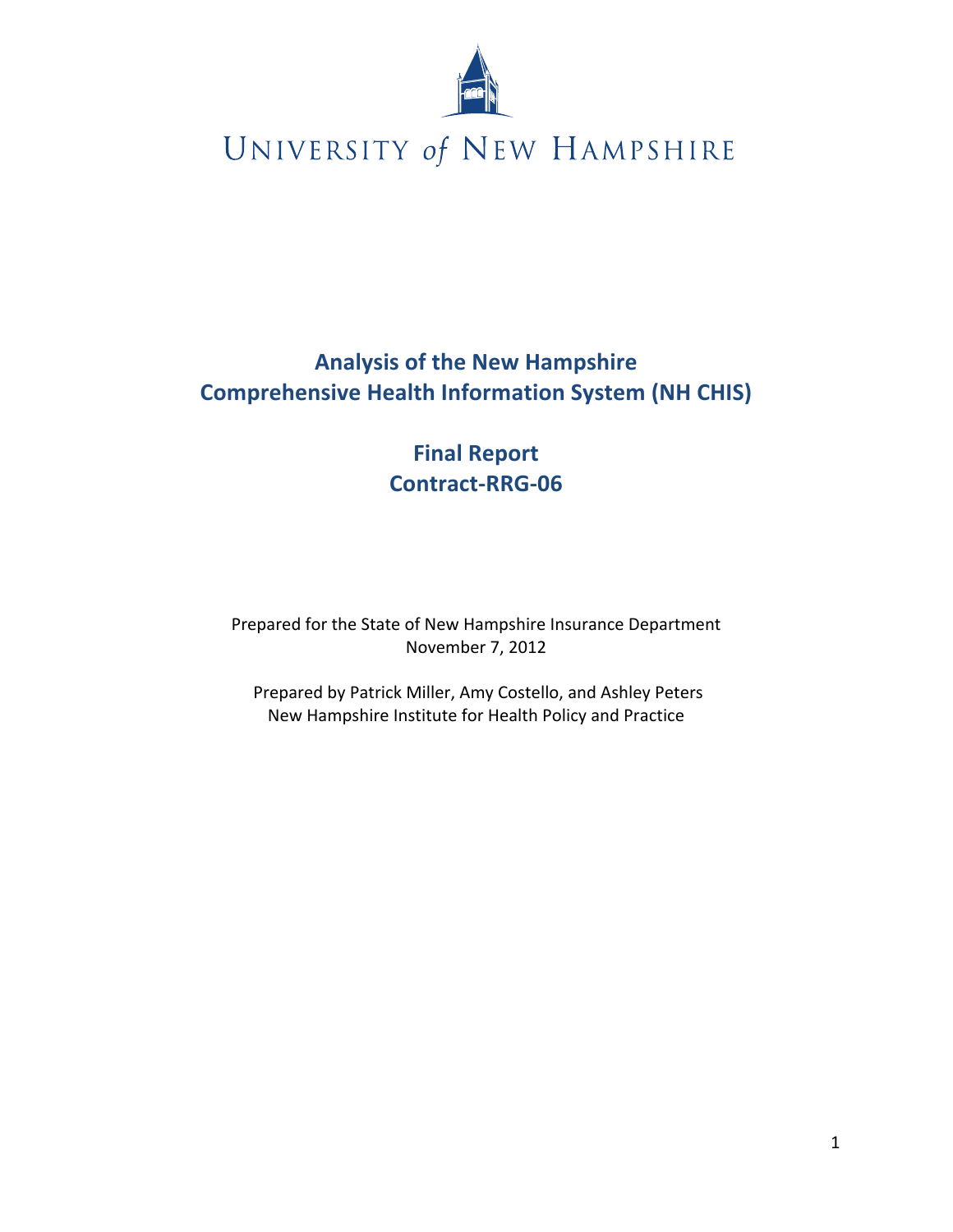

### Table of Contents

| 1.     |        |                                                           |                                                                             |  |  |  |
|--------|--------|-----------------------------------------------------------|-----------------------------------------------------------------------------|--|--|--|
| 2.     |        |                                                           |                                                                             |  |  |  |
| 3.     |        |                                                           |                                                                             |  |  |  |
|        | 3.1.   |                                                           |                                                                             |  |  |  |
|        | 3.2.   |                                                           |                                                                             |  |  |  |
|        | 3.3.   |                                                           | Gap Analysis of Rate Review Elements With Standard Transaction Sets         |  |  |  |
|        | 3.4.   |                                                           |                                                                             |  |  |  |
|        | 3.4.1. |                                                           |                                                                             |  |  |  |
|        | 3.4.2. |                                                           |                                                                             |  |  |  |
| 3.4.3. |        |                                                           |                                                                             |  |  |  |
|        | 3.4.4. |                                                           |                                                                             |  |  |  |
| 3.4.5. |        |                                                           |                                                                             |  |  |  |
|        | 3.4.6. |                                                           |                                                                             |  |  |  |
|        | 3.4.7. |                                                           |                                                                             |  |  |  |
| 4.     |        |                                                           |                                                                             |  |  |  |
| 5.     |        |                                                           |                                                                             |  |  |  |
|        | 5.1.   |                                                           | Appendix A: NH CHIS Rate Review Field Attribute Comparison (spreadsheet) 17 |  |  |  |
|        | 5.2.   |                                                           | Appendix B: NH CHIS/Standards Field Attribute Comparison (spreadsheet) 17   |  |  |  |
| 5.3.   |        |                                                           |                                                                             |  |  |  |
| 5.4.   |        | Appendix D: Workers' Compensation Survey Summary (PDF) 17 |                                                                             |  |  |  |
| 5.5.   |        |                                                           |                                                                             |  |  |  |
|        | 5.6.   |                                                           |                                                                             |  |  |  |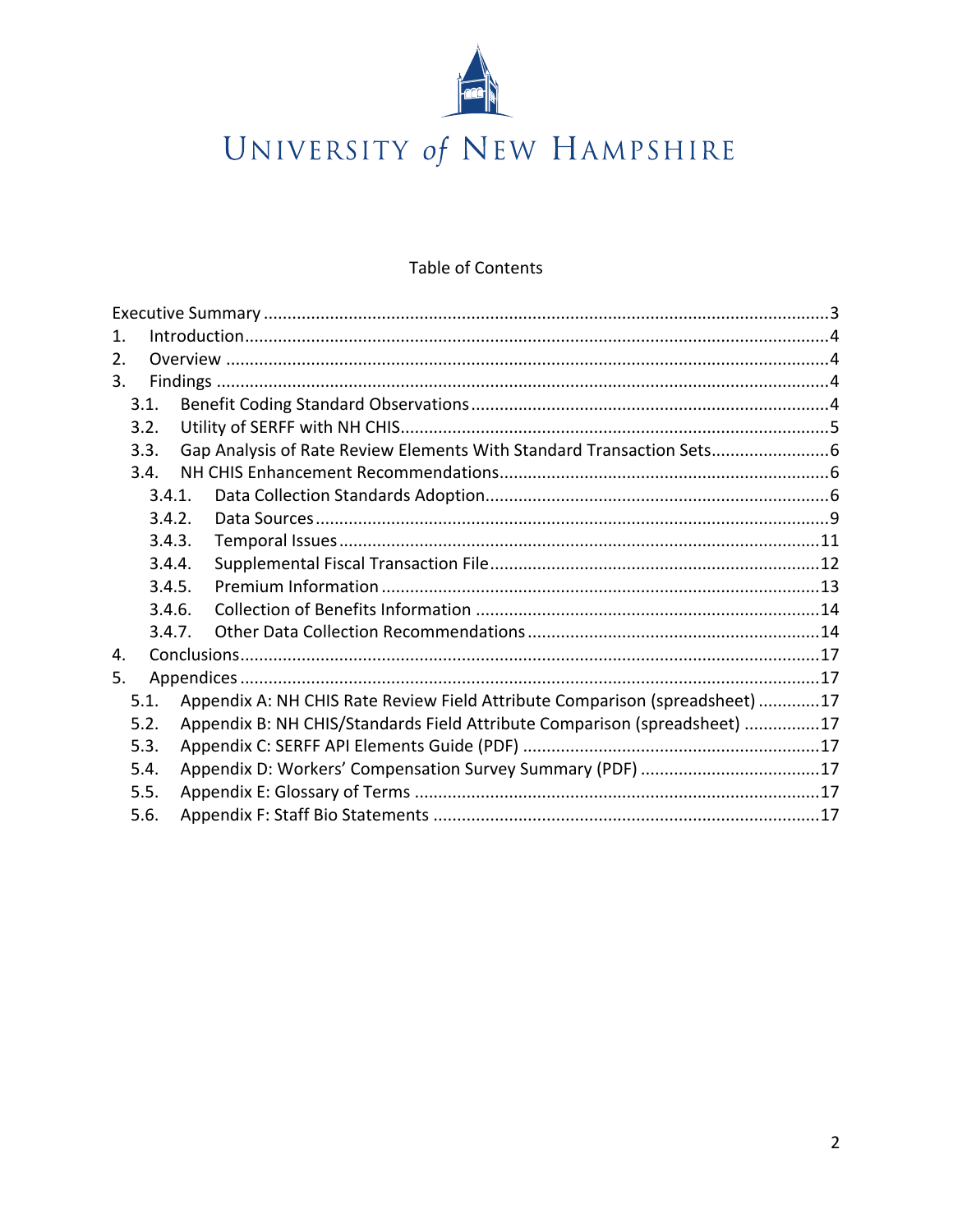

### **Executive Summary**

Over the past year, the New Hampshire Insurance Department (NHID) has been implementing improvements to their rate review process. As part of this work, the New Hampshire Institute for Health Policy and Practice (NHIHPP) at the University of New Hampshire (UNH) was contracted to assist NHID with understanding the feasibility of utilizing New Hampshire's allpayer claims database (APCD), the NH Comprehensive Health Information System (NH CHIS), to further improve the NHID rate review process.

The principal tasks accomplished by this project included an examination of current NH CHIS data elements; a review of national APCD standards for data collection; an examination of the existing rate review process, as well as the Gorman-proposed revised rate review process; and, discussions with NHID stakeholders, other states, and National Association of Insurance Commissioners (NAIC) to understand the landscape of rate review in NH.

Based on this work, it appears that the NH CHIS' ability to support an enhanced rate review process is limited in some areas in its current form; however, several modifications to NH CHIS would increase the ability of the system to support an enhanced rate review process, primarily an auditing function to start. Recommendations for modifications include:

- The creation of a common benefit coding structure that carriers, NAIC, US Department of Health and Human Services (HHS), and state insurance departments can mutually adopt in order to bring detailed benefit information from carriers on the NH CHIS eligibility feeds into the rate review process. This would enable electronic tools, such as NAIC's System for Electronic Rate and Form Filing (SERFF) rate review application, to become more integrated within NHID's workflows.
- A supplemental fiscal file needs to be provided by the carriers to the NH CHIS to capture those carrier expenditures not captured within claims data. This file will provide a more comprehensive picture of expenditures. Further, if the supplemental fiscal transaction file could be received and the temporal issues resolved, then there may be an opportunity to increase the effectiveness of using NH CHIS as an auditing tool for rate review versus serving as the rate review tool itself. There would be value in NH CHIS to NHID as a proactive monitoring mechanism.
- Carriers will need to augment their NH CHIS eligibility submissions with premium amounts, or premium-equivalent amounts for self-funded accounts. This will enable NHID to see both the expenditure and revenue components of carrier transactions.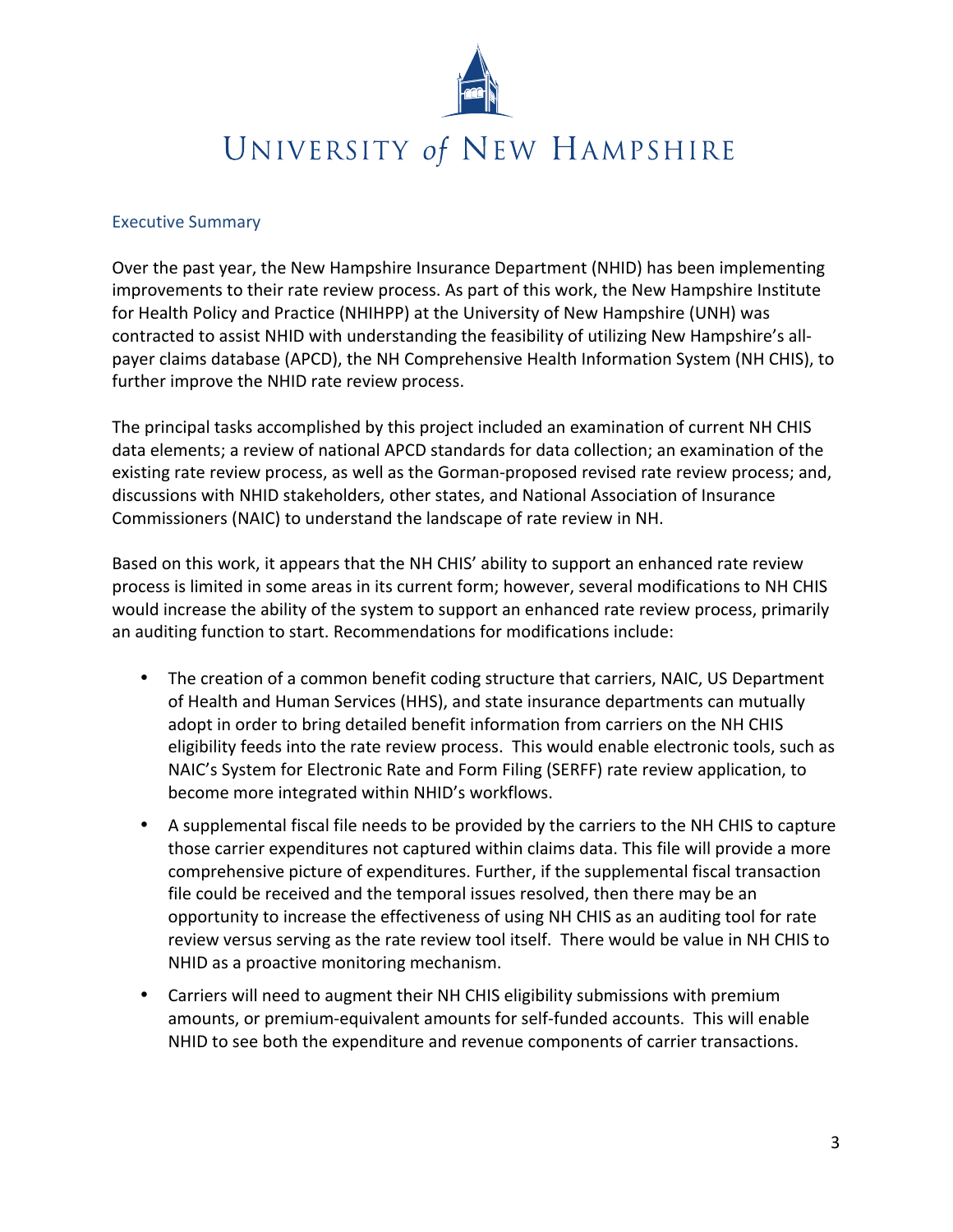

• The current monthly data collection for NH CHIS with quarterly consolidation and release using a 90-day lag would need to be addressed. Consideration for more timely receipt and processing of claims data would benefit the rate review process.

### 1. Introduction

With external assistance and internal resources, the New Hampshire Insurance Department (NHID) has made ongoing improvements in its rate review process in the past year. Additionally, New Hampshire has one of the country's first all-payer claims databases (APCDs) called the NH Comprehensive Health Information System (NH CHIS) (www.nhchis.org) that was launched in 2005. The APCD includes both commercial and Medicaid claims. Medicare data will be added in the future. This project was initiated to determine if NH CHIS could be modified in order to support enhancements within the current and future planned rate review processes.

### 2. Overview

There were three primary activities performed as part of the review of NH CHIS to enhance the rate review process for New Hampshire. Each of the following will be discussed in depth in Section 3:

- 1. UNH examined current NH CHIS data elements, national APCD standards for data collection, the existing rate review process, the Gorman-proposed revised rate review process, and held discussions with other states and NAIC.
- 2. Based upon its work leading the national APCD Council (www.apcdcouncil.org), UNH was asked to make recommendations in terms of other enhancements to NH CHIS that would make it more useful for the state beyond rate review. Many of the recommendations will benefit both rate review and other business requirements.
- 3. At the request of the NH Department of Health and Human Services (NH DHHS), UNH was also tasked with examining the feasibility of adding workers' compensation data to NH CHIS. UNH conducted a brief survey of existing APCD states, spoke with NH DHHS to understand their needs, and provided advice to NH DHHS on how to advance the effort.

### 3. Findings

3.1. Benefit Coding Standard Observations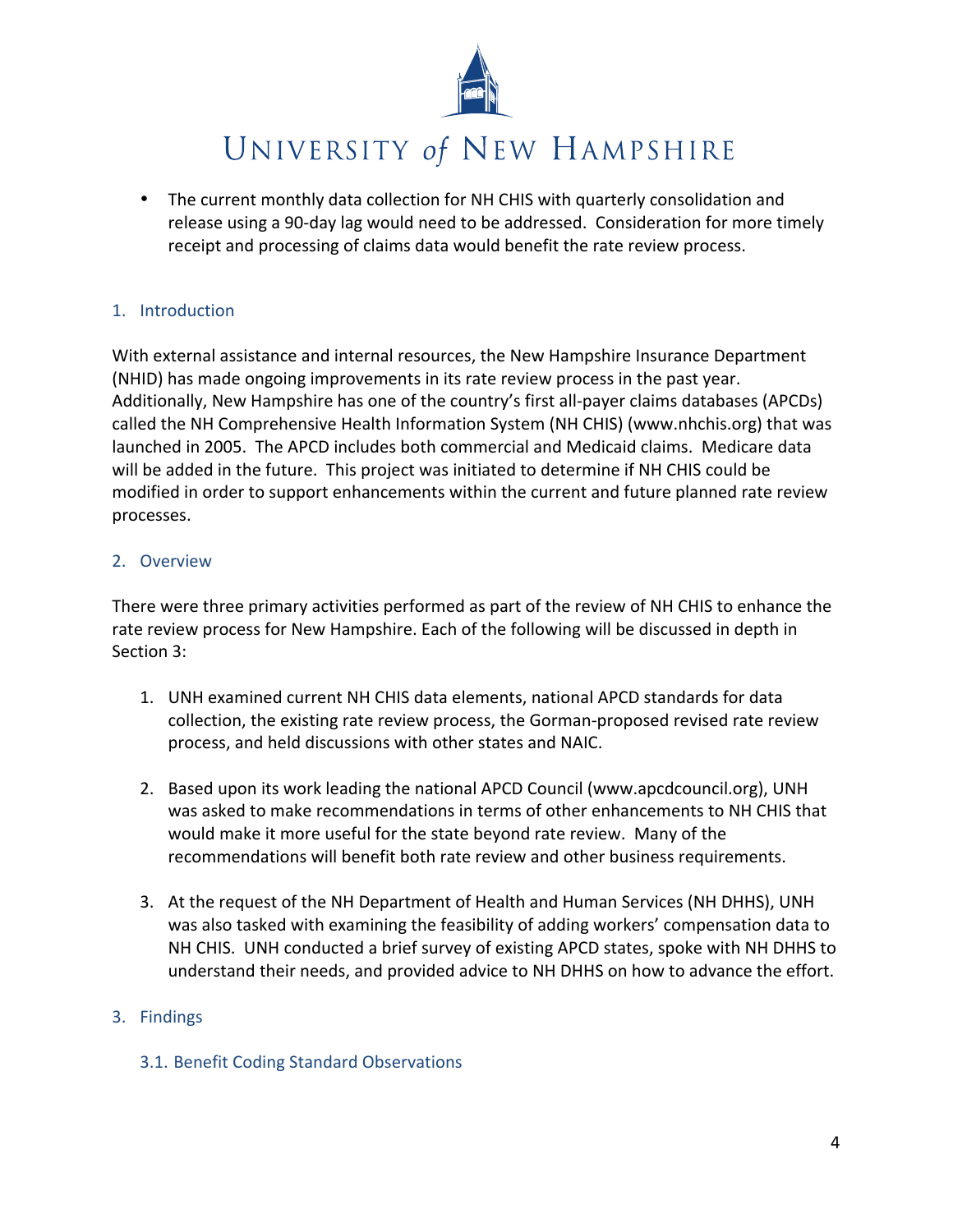

NHID has two processes, rate review and supplemental reporting, that could benefit from a standardized benefits coding system that all carriers would use. Benefits of such a system are fairly straightforward. Currently, each carrier has a benefits module within its claims processing system. This is where the coding is done to develop benefits packages that would be assigned to an employer group identifier. Today, the carriers all have different internal coding systems for co-pays, deductibles, co-insurances, etc. So, if NHID wanted to have a feed from NH CHIS' eligibility file delineating the benefit package detail, today they would get a different internal code description from each carrier (e.g., for a \$10 office visit co-pay).

A standard for coding types of benefits might be similar to procedure codes (CPT, HCPCS) or diagnosis codes (ICD-9, ICD-10) or other typologies. This would not only benefit NHID's work for supplemental reporting and rate review automation, but would be a significant benefit for health services researchers who use NH CHIS and wish to understand utilization, cost, and quality patterns for different benefit packages (i.e., a high deductible plan versus a richer benefit package).

The other area that could benefit from a benefit coding standard would be health insurance exchange (HIX), as carriers will be loading benefits packages into each state (or the Federal) exchange. Today, carriers report that they expect to offer relatively few benefit packages via the HIXs and expect states to load the packages manually using their own coding systems. This seems inefficient at a national level, and discussions with NAIC and HHS are likely warranted.

Further, there is no such national coding system that we can determine through NAIC, other states, national standards organizations, or via the carriers. In discussions with HHS and New York State, there does not appear to be any bandwidth for creation of such a coding system, currently. It will be difficult to mandate a NH-specific benefit coding system due to resource constraints. It may be more cost-effective to support national partners (e.g. NAIC and Data Standards Maintenance Organizations [DSMO]) in such an effort.

## 3.2. Utility of SERFF with NH CHIS

UNH examined the NAIC System for Electronic Rate and Form Filing (SERFF) (www.serff.com) in terms of whether or not the utility of SERFF by NHID could be improved with NH CHIS. SERFF is used today by carriers to submit rate filing applications to NHID, for tracking by NHID, and for approval by NHID. At a high level:

- Carrier logs into SERFF and enters/submits application
- Application reviewed by NHID
	- O Data from SERFF
	- $\circ$  Supplemental data sheets required by NHID submitted separately from SERFF
- NHID notifies carrier via SERFF of approval.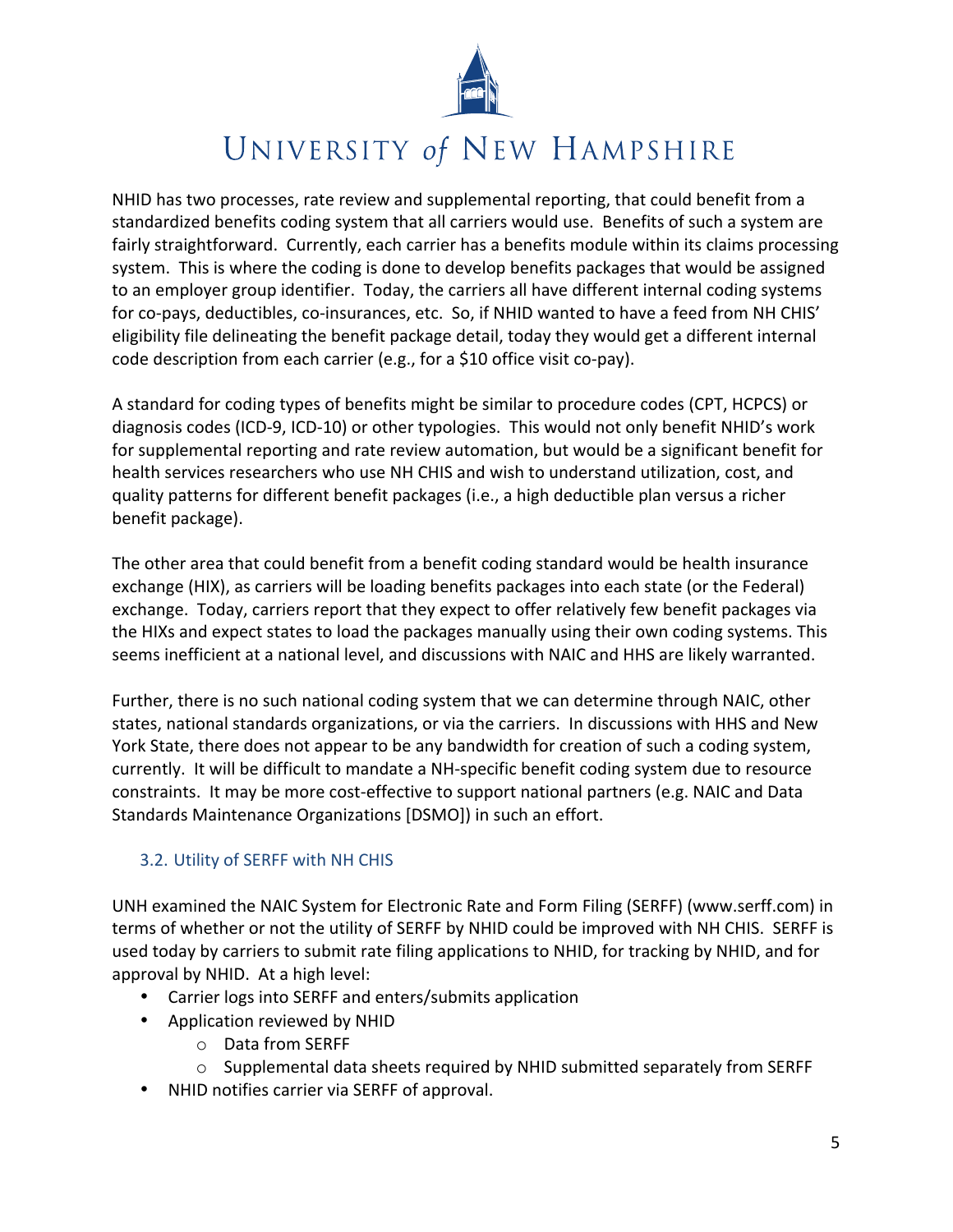

Initially, it was posited that the SERFF submission process could be modified with NH CHIS data using their system APIs, but it has been determined that this is unlikely to be feasible in the short run. Minimally, the current SERFF data dictionary does not contain the benefit code data elements discussed in Section 3.1. There are additional elements specific to eligibility and claims that are also not collected. Significant planning and coordination with NAIC and the carriers, in addition to internal NHID resources, would be required in order to modify SERFF and its workflows in order to benefit NHID in an automated way. Ideally, SERFF would be able query NH CHIS in an automated fashion to verify carrier-submitted data.

### 3.3. Gap Analysis of Rate Review Elements with Standard Transaction Sets

UNH compared data elements from the plan-specific Gorman templates  $(A1 - D3)$  to the current NH CHIS. Worksheets related to Historical Administration, Administrative Charges, Retention Charges, Illustrative Rates, Rating Factors (smoking etc.), Base Rate Per Member Per Month (PMPM) Development, Company Financial Info, and Loss Ratio were not included in the comparison because the data elements in these sheets are dependent on the previous sheets A1 – D3, or the information is not related to NH CHIS (not member or claims-based). Where NH CHIS has data elements related to the Gorman templates, the spreadsheet indicates the specific NH CHIS data element numbers next to the Gorman data elements.

Some observations:

- NH CHIS is particularly limited in terms of the detail at the particular plan level. NH CHIS only captures Product Type at a high level (HMO, PPO, etc.); collecting a plan index from the carrier would allow the NHID to dig deeper into the detail behind those product types. Additionally, as detailed in Section 3.1, the benefits detail information is unavailable due to lack of standards.
- In addition, many of the formulas used in the Gorman templates and calculations require the availability of premium information, which NH CHIS does not capture. This is discussed in Section 3.4.5.
- Similarly, the Gorman templates and calculations require an understanding of the volume of incurred and IBNP claims that NH CHIS does not capture. There are no current plans to address this within NH CHIS that UNH is aware of.

### 3.4. NH CHIS Enhancement Recommendations

### 3.4.1. Data Collection Standards Adoption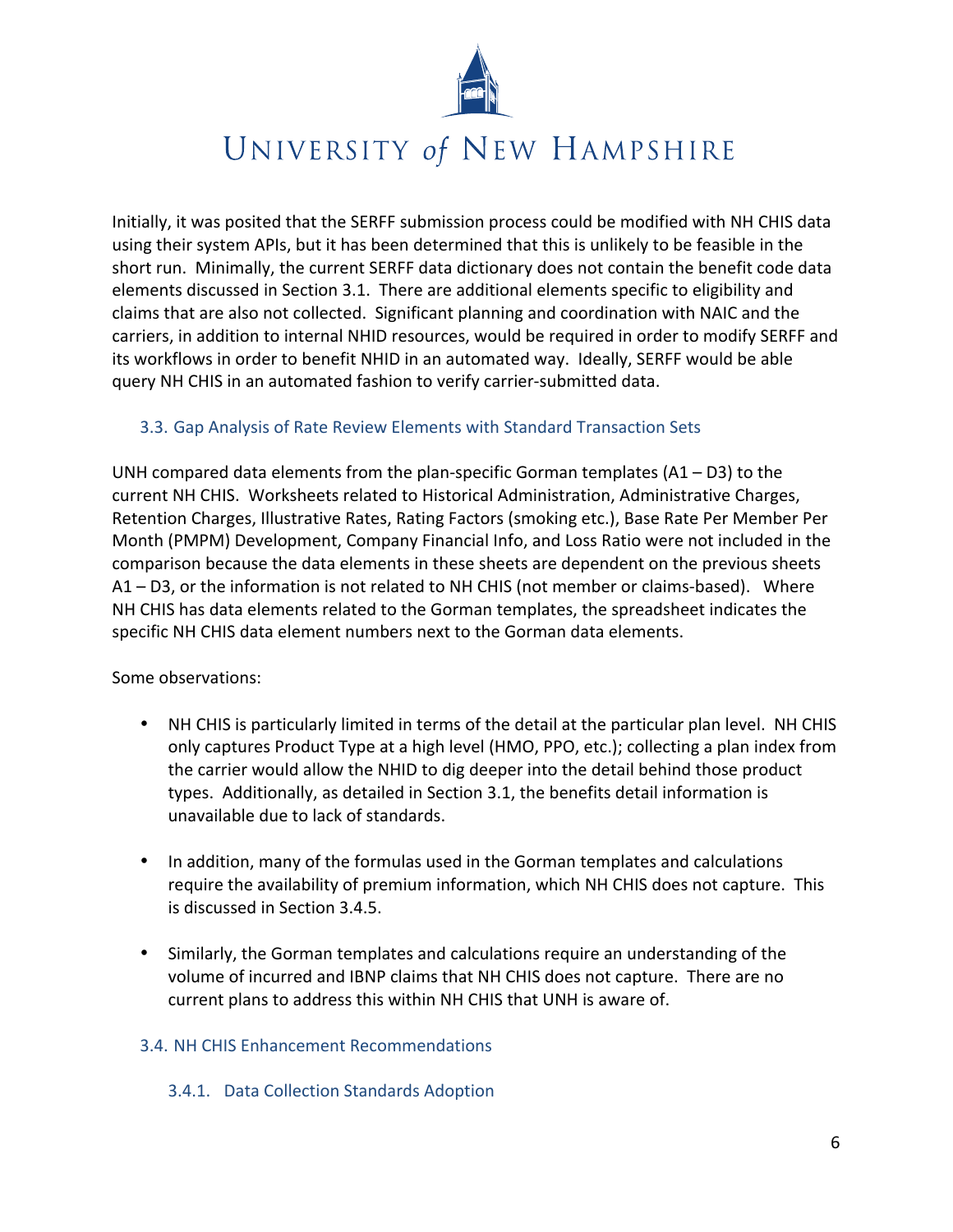

Because NH has new vendor for NH CHIS data consolidation that is contracted to revise and update the submission manual for submitters, NH is in a good position to adopt recently published national standards for claims and eligibility data submission.

The APCD Council has been actively engaged with national DSMOs since 2009 on the development of standards for the reporting of health care claims data and information to state and federal agencies. Two specific DSMOs, ASC X12 (www.x12.org) and the National Council for Prescription Drug Programs (NCPDP, www.ncpdp.org), are responsible for developing and maintaining industry standards for insurance claims and eligibility transactions. These organizations have formal processes for maintaining standards, including input, discussion, and publication.

In October 2011, NCPDP published the Uniform Healthcare Payer Data Standard Implementation Guide Version 1.0. NCPDP guide provides direction for the standardized submission of pharmacy claims data for APCDs.

In June 2012, ASC X12 and the industry approved a set of 3 implementation guides. Three implementation guides are expected to be published in October 2012: ASC X12 Version 005010 Post-adjudicated Claims Data Reporting: Professional (837) Technical Report Type 3, ASC X12 Version 005010 Post-adjudicated Claims Data Reporting: Institutional (837) Technical Report Type 3, and ASC X12 Version 005010 Post-adjudicated Claims Data Reporting: Dental (837) Technical Report Type 3.

While there is much discussion about the eligibility and enrollment standards in the industry because of HIX activity, there is no Post-Adjudicated Reporting Guide for this standard yet. One will likely be available in 2013.

As part of this project, through APCD Council research and interviews with NH CHIS stakeholders, UNH has developed a list of specific field recommendations for NH CHIS that would bring the current NH CHIS rules in compliance with the national standards. Appendix A includes a summary of these recommendations, and Appendix B includes a column R with this detailed information. A summary of these findings by file type is described in Table 1 below.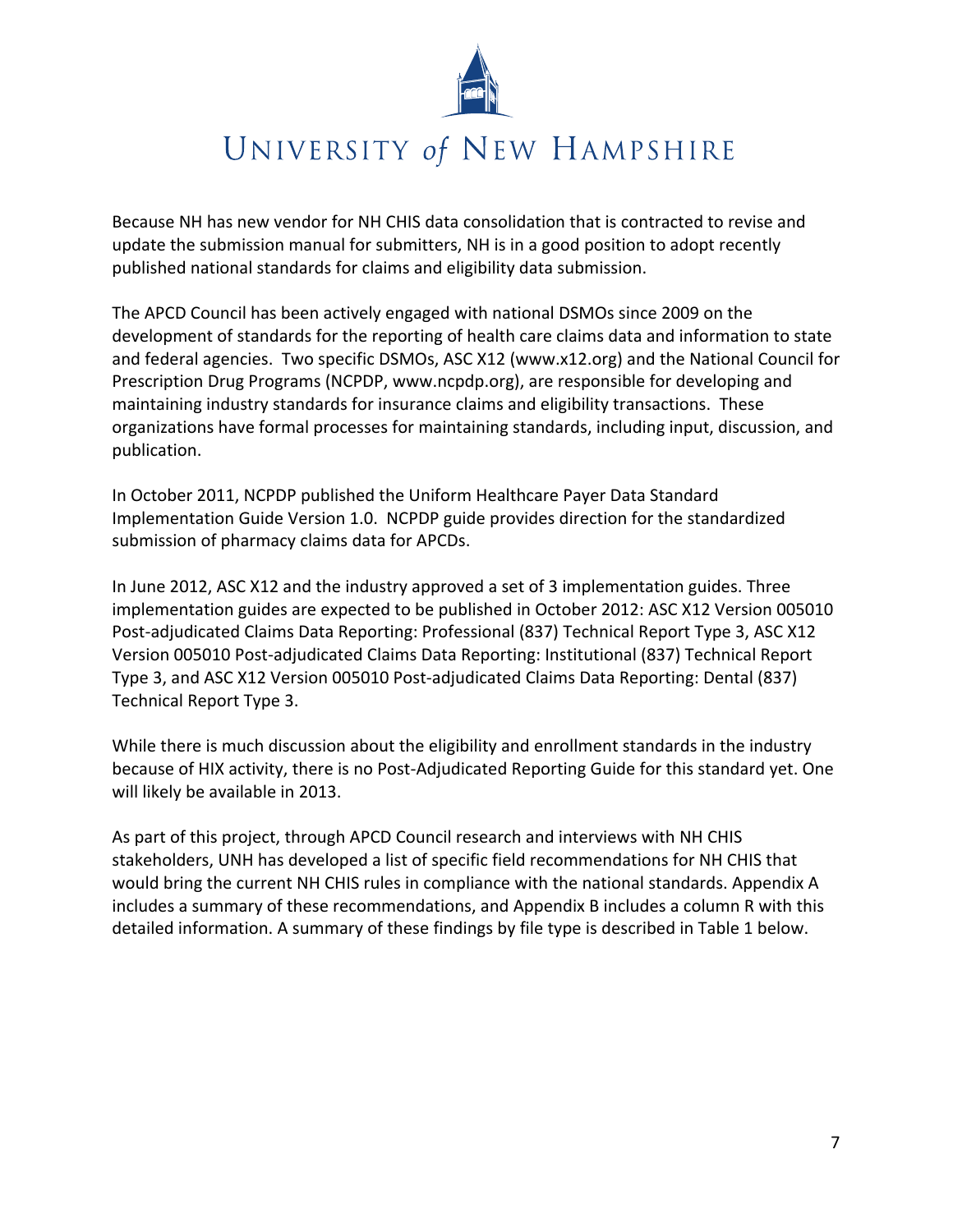

### Table 1: NH CHIS Recommendations by File Type

| <b>File Type</b>   | <b>Recommendations</b>                                                                                                                                                                                                                                                                                                                                                                                                                 |
|--------------------|----------------------------------------------------------------------------------------------------------------------------------------------------------------------------------------------------------------------------------------------------------------------------------------------------------------------------------------------------------------------------------------------------------------------------------------|
| <b>Eligibility</b> | Of the 39 NH CHIS data elements reviewed in the member eligibility file, there are<br>8 elements (or 21% of elements) that require revision. There is also a<br>recommendation that a Usual Source of Care data element be added to the file.<br>As national standards are developed for the reporting of eligibility transaction data<br>to state and federal reporting agencies, NH should consider migrating to those<br>standards. |
| <b>Medical</b>     | Of the 86 NH CHIS data elements reviewed in the medical claims file, there are 62<br>elements (or 72% of elements) that require revision; of those, 54 elements (or<br>87% of elements) specifically need to be remapped to the most recent standard<br>transaction file. There is also a recommendation that a <i>Health Plan Name</i> data<br>element be added to the file.                                                          |
| <b>Pharmacy</b>    | Of the 55 NH CHIS data elements reviewed in the pharmacy claims file, there are<br>48 elements (or 87% of elements) that require revision; of those, 48 data elements<br>(or 100% of elements) specifically need to be remapped to the most recent<br>standard transaction file. There is also a recommendation that 17 new elements<br>(see NHCHIS Summary Recommendations in Appendix A) be added to the file.                       |
| <b>Dental</b>      | Of the 51 NH CHIS data elements reviewed in the dental claims file, there are 51<br>elements (or 100% of elements) that require revision; of those, 51 data elements<br>(or 100% of elements) specifically need to be remapped to the most recent<br>standard transaction file and also need to be added to the administrative rule.                                                                                                   |

When the NH CHIS administrative data collection rules are updated, 66% of mappings will need to be updated to align with the national standards. The initial alignment with the national standards will take effort on the part of the State, the payers, and the NH CHIS vendor. Once done, there will be incremental changes as revisions of the standards occur.

NH CHIS can move forward currently with the NCPDP and X12N claim standards, if administrative rules are updated and vendor resources are applied. The impetus for doing so is several-fold:

- As neighboring states adopt these standards, it will enable New Hampshire data to be more comparable;
- There will be national pressure for carriers to move states to adoption in order to create a more administratively efficient system;
- As a whole, whether for claims payment or transmission of laboratory results, the healthcare industry is steadily migrating (or has migrated in many cases) to standards;
- There is likelihood that CMS will enable these standards over time for Medicare data in order to harmonize with the private payers; and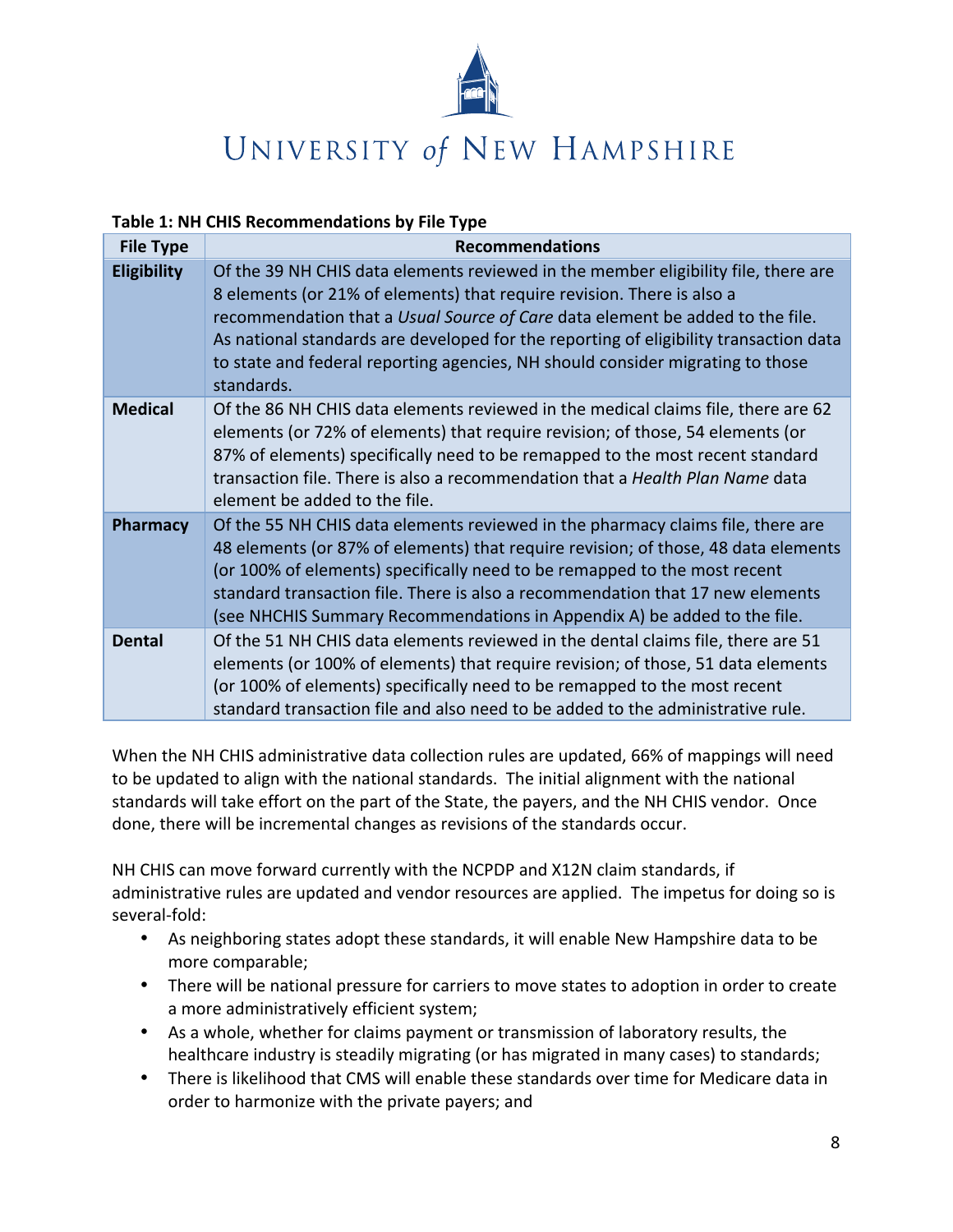

• There is current contractual language within the NH CHIS vendor contract to support this migration effort.

### 3.4.2. Data Sources

#### $3.4.2.1.$ **Current New Hampshire landscape**

NH CHIS started with the collection of commercial claims (fully insured and self-funded) and Medicaid claims. It then added dental claims. Section 4.4.2.4 contains discussion regarding the future addition of workers' compensation claims.

#### $3.4.2.2.$ **Addition of Data Sources**

While NH CHIS has proved very useful for the data it holds, there are other data sources that could be added. Primarily, various forms of Medicare data would provide NH CHIS and its users a more complete picture of the New Hampshire population. NH DHHS acquired several years of Medicare data files (2007-2010) in April 2012. NH DHHS plans to incorporate the Medicare data with NH CHIS.

In June of this year, a new process was developed jointly between the Centers of Medicare and Medicaid Services (CMS) and the APCD Council that provides a new mechanism for states to acquire Medicare data. The CMS State Research Request data application process can be found at: http://www.resdac.org/Medicare/requesting data StateResearch.asp. NH DHHS will be applying for future years of this data, with the assistance of UNH. The following data will be requested:

- Medicare Part A claims; hospital claims.
- Medicare Part B claims; physician claims.
- Medicare Part D claims; pharmacy claims.

There is currently no provision to request Medicare Part C (Medicare Advantage) claims from CMS, because CMS does not currently collect these data due to their processing by commercial insurance carriers. Rhode Island's APCD is currently attempting to request these data directly from the carriers; however, one carrier has pushed back stating that they are prohibited from providing it to the state of Rhode Island due to CMS regulation. CMS is currently investigating the issue. Minnesota and Maine have been successfully collecting these data since their APCD began operating. It is expected that NH CHIS could mandate the collection of these plans and that the data could be received via the existing carrier feed process.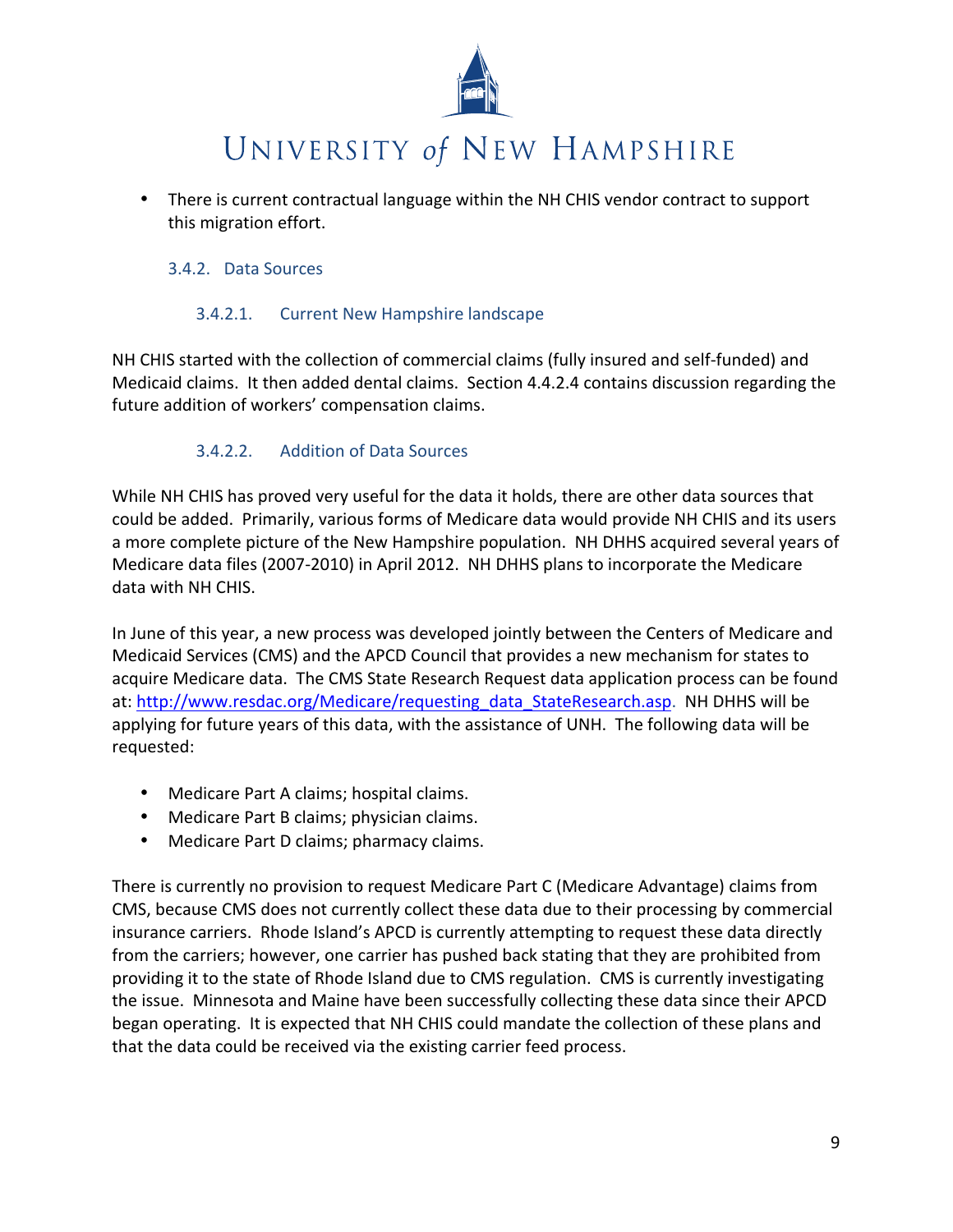

In addition to Medicare Advantage plans, there are a multitude of Medigap plans. These plans are offered by commercial carriers, and are licensed by NHID. It is expected that NHCHIS could mandate the collection of these plans, and that the data could be received via the existing carrier feed process.

There are also Federal employees in New Hampshire, ranging from Forest Service to active military personnel. Their claims are managed through programs such as Federal Employees Health Benefits Program (FEHB), the Veterans Administration, and TRICARE. To date, no state has collected data from these sources within their APCD, but there is increasing pressure to do so. The APCD Council will work with these states in the future, similar to the way the Council worked with CMS to provided Medicare A, B, and D data. Both FEHB and TRICARE claims are processed via the same commercial carriers that currently provide data to state APCDs, which should make data acquisition possible. Part of this conversation regarding the addition of additional Federal data sources into state APCDs should revolve around not just providing states with information, but also providing Federal agencies with information. If, for instance, states could provide CMS with information regarding the health status of 55-64 years olds, or TRICARE with benchmarking information on the commercial population, there might be a "winwin" for Federal participation in state APCD efforts.

#### **Additional Data Collection Issues**  $3.4.2.3.$

While much work has been done in New Hampshire regarding the harmonization of data elements between the other northern New England states, it has been several years since formal work has been done to examine the thresholds for data collection (i.e., the number of covered lives or the annual carrier premium thresholds that trigger the reporting requirements) across each of the states. Doing this exercise would a) provide consistency for bordering states that wish to compare data and b) provide consistency for carriers who operate in these states. This would be a straightforward review process. Any potential "controversy" would likely be the result of a determination that by lowering thresholds, it increased the number of carriers to be collected, and, in turn, raised the cost of operating the NH CHIS.

The final issue regarding data collection has to do with cash payments. Similar to that of the uninsured that do not generate claims, cash payments are seldom recorded. No studies have been done to date in New Hampshire that UNH is aware of that have attempted to quantify this category. One could posit that given the wealthy nature of our population that there might be a significant amount of cash payments for non-covered services such as massage therapy or alternative treatments; often, these providers do not accept insurance. Similarly, many behavioral health providers in private practice either do not accept insurance, or their clients choose to pay cash due to privacy concerns. In addition to these examples, there are also the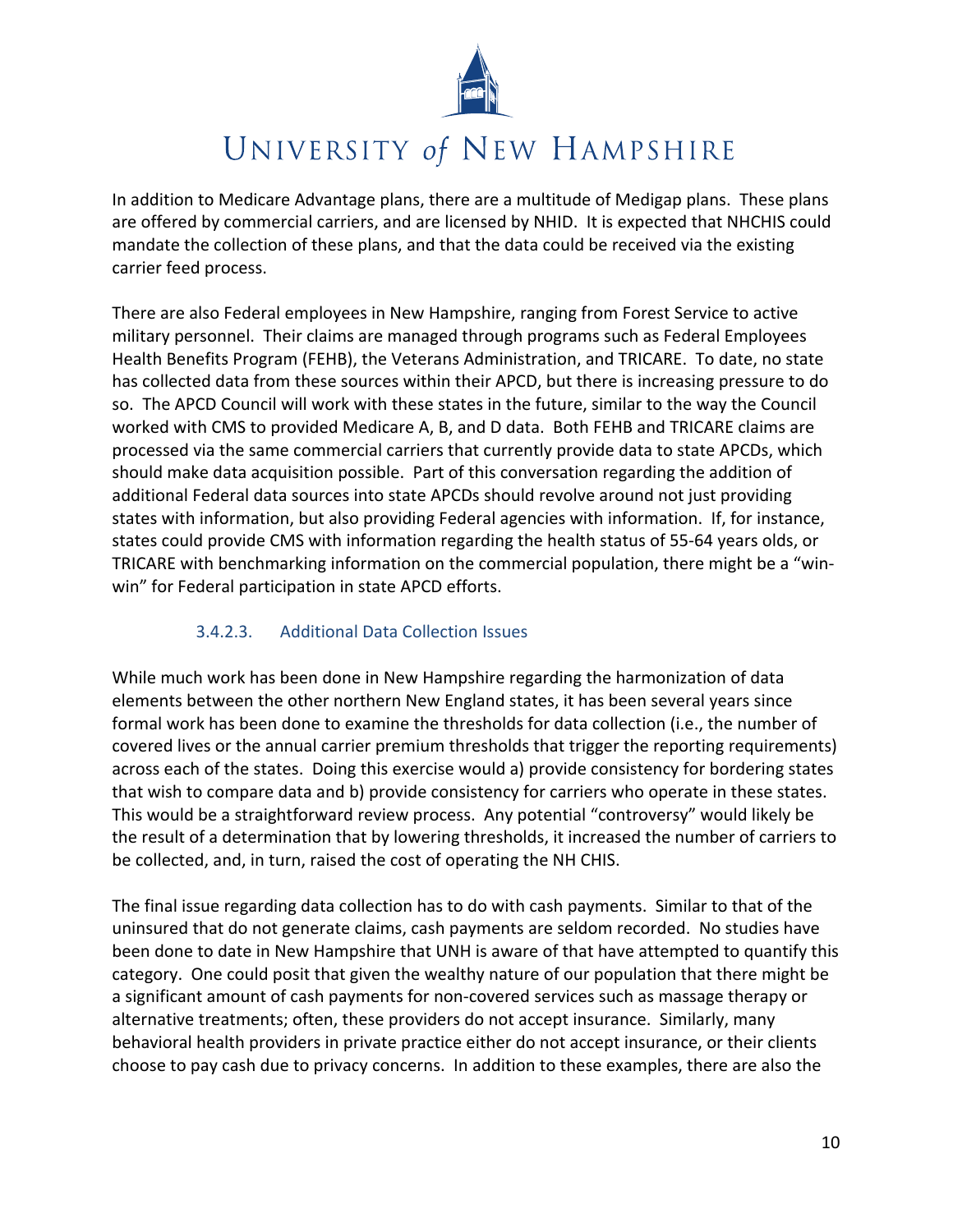

"Wal-Mart \$4" prescriptions, whereby the prescription costs less than the co-payment and the consumer pays cash.

#### $3.4.2.4.$ **Workers' Compensation Data**

The Principal Investigator for the Occupational Health Surveillance Program, Bureau of Public Health Statistics and Informatics at NH DHHS has a desire to add workers' compensation carrier data to NH CHIS. There are about a half dozen primary carriers in the New Hampshire marketplace according to NH DHHS. The primary issue with collection of this data would be how it would be linked to medical claims where coordination of benefits (COB) or subrogation occurs.

For this report, UNH conducted a review (See Appendix D) of existing APCD states and demonstrated that none were currently collecting this information. A total of nine states responded to the survey. Colorado statute does allow for collection, but the Colorado APCD effort is currently focused on medical and pharmacy claims for the commercial and Medicaid lines of business. Colorado is expected to collect these claims at some point in the future. Connecticut passed their APCD legislation this spring. Their legislation does not specifically preclude the collection of workers' compensation, and they think they can collect it in the future if there is an appropriate business case. Minnesota's statute specifically exempts collection. Potentially, Minnesota would like to do so if they were able to change their statute. Maryland also indicated that they would like to add workers' compensation data.

UNH has recommended to the Principal Investigator for the Occupational Health Surveillance Program that the business case be formulated that would support the collection of these claims. This business case would then be submitted to Andrew Chalsma (NH DHHS) and Tyler Brannen (NHID) for review and comment. Ultimately, there would be a cost to the state for processing the data of the additional carriers supplying workers' compensation data. New Hampshire has once before modified its collection rules to acquire a new line of business: dental data.

The APCD Council is interested in further exploration of the addition of workers' compensation claims to APCDs nationally. The development of business requirements by New Hampshire could be used to accelerate the national conversation.

### 3.4.3. Temporal Issues

Currently, NH CHIS data is collected monthly and processed quarterly, with nearly a ninety day lag. For retrospective analysis and audit purposes, there do not appear to be any temporal issues as it relates to rate review.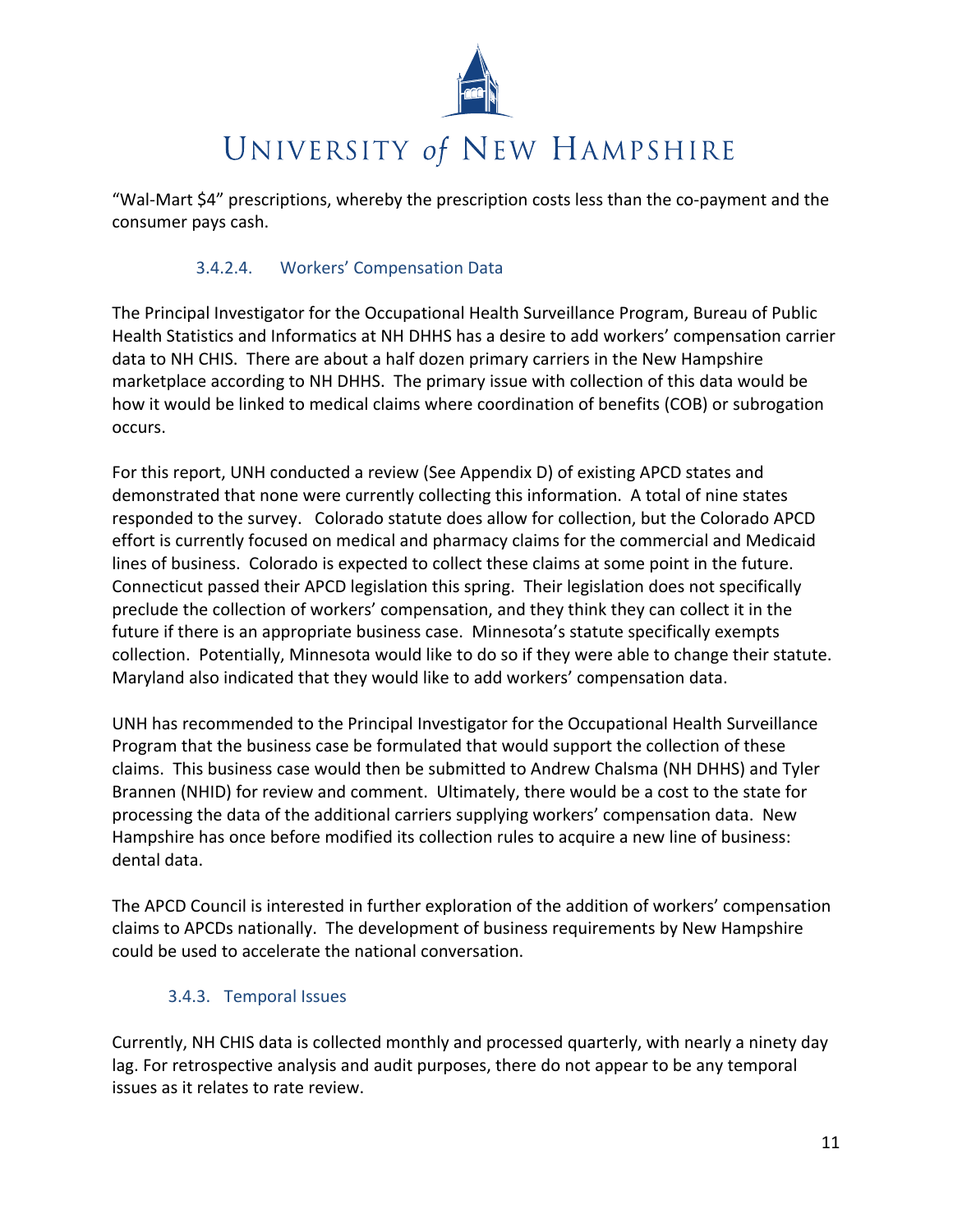

Other benefits of more current data release would include being able to support Accountable Care Organization (ACO) reporting requirements. This could improve provider stakeholder support for NH CHIS as well.

It is recommended that once the current migration of vendors for NH CHIS is complete, representatives from NHID, NH DHHS, UNH, and other key stakeholders meet to evaluate the issue of data collection and release timing.

## 3.4.4. Supplemental Fiscal Transaction File

APCDs capture charges, allowed amounts, payment amounts, and patient liabilities from claims data. However, carriers routinely have fiscal transactions, both debits and credits, between themselves and providers outside of claims for a multitude of purposes. APCDs do not currently capture these transactions and their amounts, thus leaving state APCDs with an incomplete picture of the total costs and pricing.

The following are examples of these non-claims-based fiscal transactions:

- Pay-for-performance (P4P) payments;
- Per member per month (PMPM) medical home payments;
- Capitation fees;
- Contractual settlement debits or credits supporting risk contracts; and
- Pharmacy benefit manager rebates.

In the future, state APCDs should develop an additional file transaction type (beyond claims) that would capture these non-claims-based fiscal transactions and report it to the APCD in order to more accurately report on the total cost of services. This transparency will be increasingly important as ACO arrangements are developed, along with other forms of payment reform that may rely on capitation, bundling, bonus, or incentive payments.

A proposed file layout would need to follow a similar format as the other CHIS data files (ensuring that all elements are consistent across files). The file should minimally need to include the following elements:

- Carrier ID; would tie to the medical, pharmacy, or dental carrier submitting claims.
- Provider ID; would tie to the provider identifier from the carrier to which the debit or credit was made.
- Line of Business or Product; would allow for the attribution to the correct line of business or product (HMO, PPO, POS, etc.) for the specific carrier.
- Entity Type; would allow flexibility of reporting by the type of entity providing coverage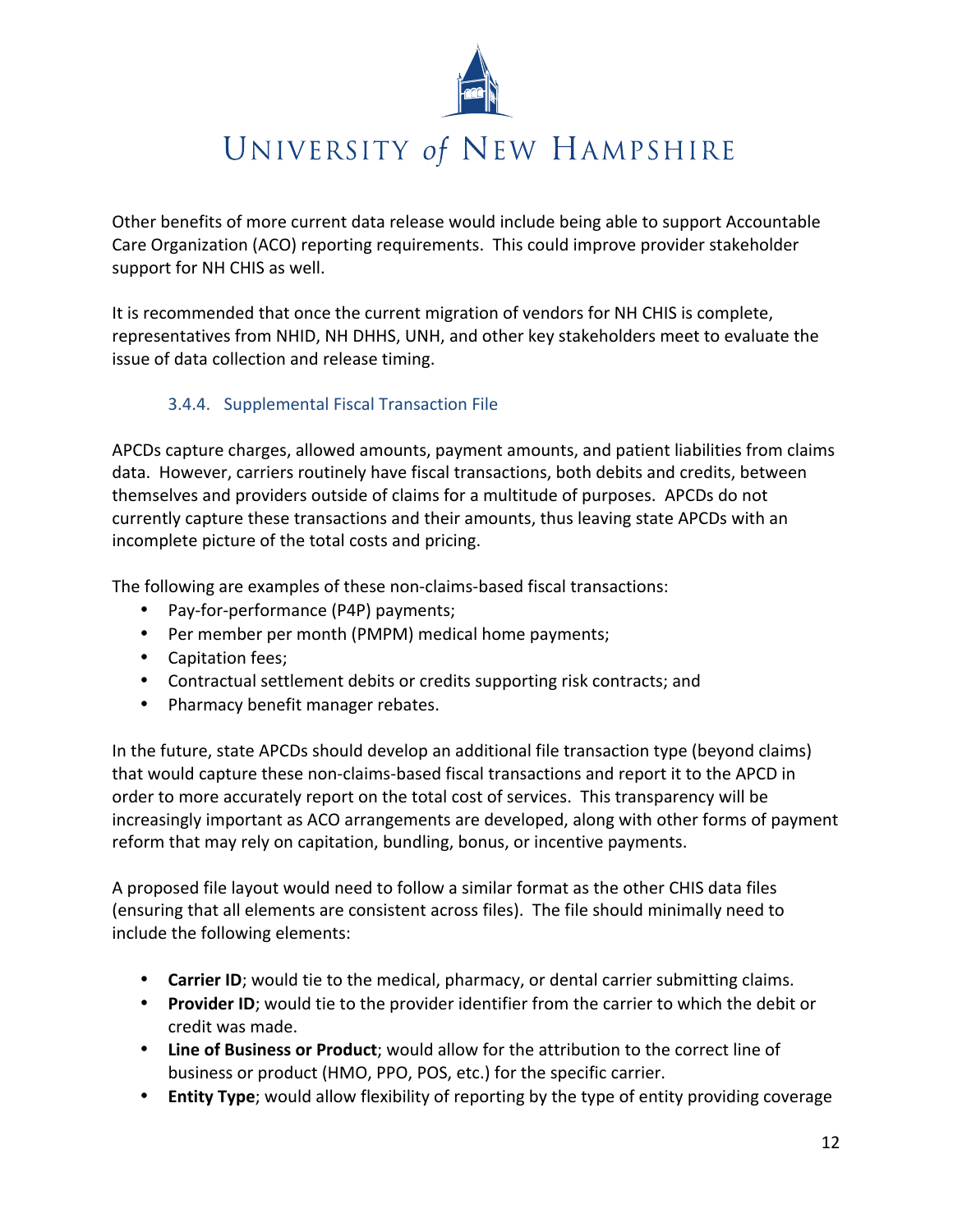

- Employer Group ID; would allow for the attribution of a debit or credit to an employer group within the line of business or product (HMO, PPO, POS, etc.).
- Transaction Date; this is the date in which the debit or credit took place (MM/DD/YYYY).
- **Effective Date** (in addition to transaction date)
- Debit or Credit Amount Between the Carrier and Provider; this is the dollar amount.
- Transaction Reason Code; this would need to be developed to account for the various types of transactions that could be reported (i.e., contract settlement payment, P4P payment, quality bonus payment, primary care centered medical home payment, capitation fee, other payment).

The file specifications will require input from carriers, because the information will likely be stored in financial systems not normally queried for external purposes, and may be difficult to extract. There will also need to be guidelines established for how the data may be used in various analyses. It may not be possible for these transactions to be attributed to a specific subscriber or member for instance, but it could be attributed to a line of business/product or carrier analysis. Ideally, there would be a member or subscriber field on the above-proposed file layout. This will require discussions between the state and the carriers.

This proposed file still does not resolve the issue of payments by those without insurance, or those paying out of pocket for services not covered by insurance products. This latter point has less to do with rate review and more with the collection of a complete claims set for NH CHIS.

## 3.4.5. Premium Information

APCDs contain one side of the fiscal health care equation, namely expenditures. What they do not currently contain on the current eligibility files is the premium collected at the employee or employer level. Some states such as New Hampshire have collected these data in supplemental reports in order to create a "benefit index" that compares the value of plans sold within the commercial marketplace (www.nhhealthcost.org).

Currently, by only capturing expenditures, APCDs do not provide policy makers with any information regarding medical loss ratios, nor more obviously, the simple total amounts of premiums collected by carriers and paid by employers. In addition to policy makers, employer coalitions who are accessing this data more frequently will be one of the largest potential beneficiaries of this information.

One way to collect this information would be on the eligibility file submitted by the payers. Some payers collect premiums and "premium equivalents" (for self-funded accounts) at the benefit tier level (single, two-person, family) so that the total premium amount would be provided as well as a "premium equivalent" on each eligibility record, taking into account the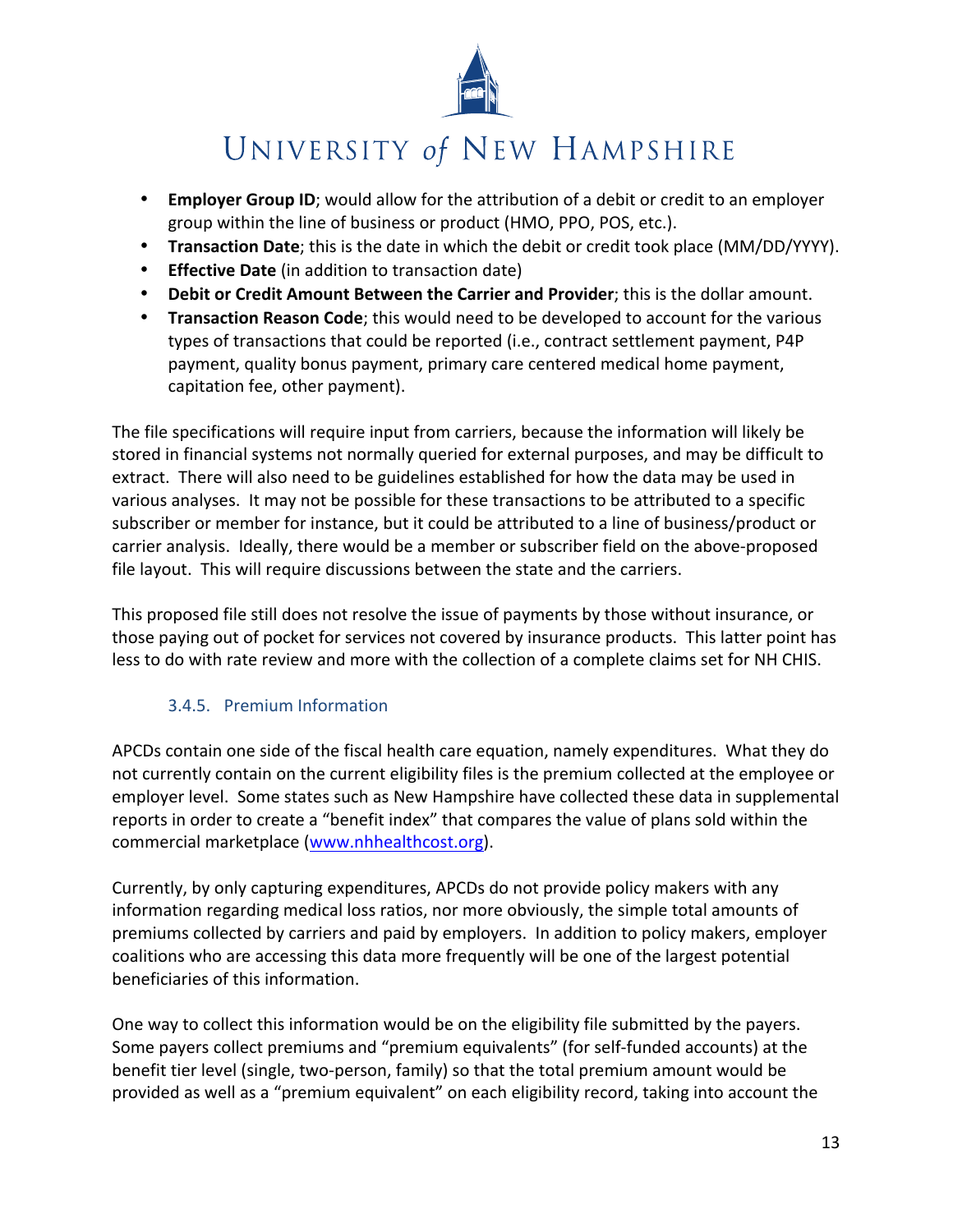

number of tiers. Another option would be to require the reporting of premium information "rolled up" at the subscriber level if it is too tedious for carriers to break it out by benefit tier.

Some insurance departments require premium reporting, but if it was embedded within the APCD eligibility files, insurance departments and HIXs could more easily access this information, and it would be available at a granular level which could be rolled up by group, line of business, etc.

## 3.4.6. Collection of Benefits Information

There are no recognized standards today for how carriers should submit benefit information about enrollees. Benefit packages vary within products and within and across carriers. This paper defines "benefits information" as co-payments; coinsurances; deductibles; out-of-pocket maximums; lifetime maximums; and the detailed medical or pharmacy benefits, such as the number of physical therapy visits or whether certain, specific therapies are covered. The Gorman report (November 2011) to the NHID described in the "B" tabs of their spreadsheet this information in more detail.

From a health services research perspective, benefits information is important, because there is evidence that benefits can impact utilization as costs continue to rise and more cost is shifted to the consumer. Understanding the relationships between benefits and utilization will become even more important as employers continue to shift financial responsibility to members. From a rate review perspective, this information must be provided in an electronic format if the rate review process is to be automated. From an HIX perspective, if there are relatively few benefit plans from each carrier, then automation may be less important.

The APCD Council has been looking to the NAIC and America's Health Insurance Plans (AHIP) for further direction in this area of benefit information standards. To date, progress has not been made in this area in such a way that we can make recommendations for New Hampshire.

HIXs will need to solve for this problem, likely working with organizations such as the NAIC and AHIP. Once solved for, the APCD community can adopt the HIX standards, or as outlined in the linkage section of this paper, link directly to the HIX to pull the information. This would be helpful information to capture in order to make better cost and utilization comparisons across groups or lines of business.

## 3.4.7. Other Data Collection Recommendations

**Collection of Patient Identifiers for Linkage Purposes**  $3.4.7.1$ .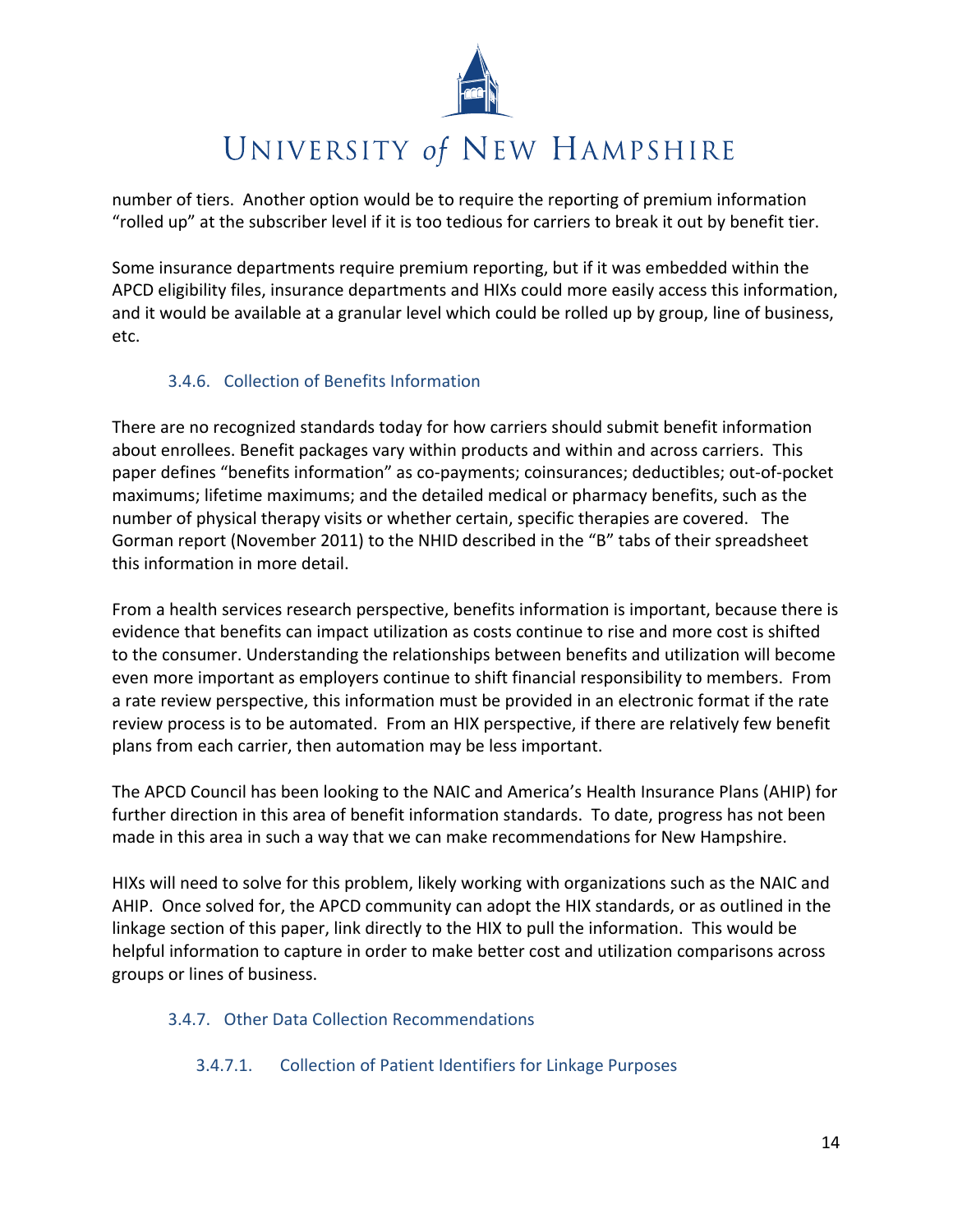

This is a topic of increasingly critical importance, given the rise of health information exchange (HIE), electronic health records (EHR), clinical registries, population health datasets, HIXs, payment reform efforts such as ACOs, and accuracy of linking commercial payer carve outs such as pharmacy benefit manager (PBM) data with medical claims data. Currently, about half of the state APCD efforts collect direct patient identifiers and have addressed the patient privacy and security protection issues.

The anticipated trend is for most states to eventually allow for the collection of full patient identifiers for linkage purposes. Table 2 contains the status of each state's APCD:

| <b>State</b>         | <b>Recommendations</b>                                                                                                                                                                                                                  |
|----------------------|-----------------------------------------------------------------------------------------------------------------------------------------------------------------------------------------------------------------------------------------|
| <b>Colorado</b>      | Based upon an initial 2011 report to Governor and General Assembly, phase one<br>anticipates encrypted patient identifiers, with a future iteration collecting direct patient<br>identifiers.                                           |
| <b>Connecticut</b>   | Allowed by law. System not operational yet.                                                                                                                                                                                             |
| <b>Kansas</b>        | Not currently allowed for commercial data, but due to the HIX, Kansas expects that within<br>six months there will be an effort to change this. Kansas currently collects identifiable<br>information for state employees and Medicaid. |
| <b>Maine</b>         | Allowed by law, but prohibited by law from being disclosed; not currently collected. A<br>2011 legislative proposal intended to allow for release did not pass.                                                                         |
| <b>Maryland</b>      | Allowed by law. Currently collecting unencrypted patient identifiers.                                                                                                                                                                   |
| <b>Massachusetts</b> | Allowed by law. Currently collecting unencrypted patient identifiers.                                                                                                                                                                   |
| <b>Minnesota</b>     | Not currently allowed.                                                                                                                                                                                                                  |
| <b>New Hampshire</b> | Not currently allowed.                                                                                                                                                                                                                  |
| <b>New York</b>      | Allowed by law. System not implemented yet.                                                                                                                                                                                             |
| Oregon               | Currently collecting a subset of unencrypted patient identifiers.                                                                                                                                                                       |
| <b>Rhode Island</b>  | Not currently allowed.                                                                                                                                                                                                                  |
| <b>Tennessee</b>     | Not currently allowed.                                                                                                                                                                                                                  |
| <b>Utah</b>          | Allowed by law. Currently collecting unencrypted patient identifiers.                                                                                                                                                                   |
| Vermont              | Allowed by law. Currently collecting unencrypted patient identifiers.                                                                                                                                                                   |
| <b>Virginia</b>      | Not prohibited by law, but not expressly allowed. System is not currently live.                                                                                                                                                         |
| <b>West Virginia</b> | Allowed by law to be collected, but not disclosed.                                                                                                                                                                                      |

### Table 2: Status by State of Direct Patient Identifiers Collection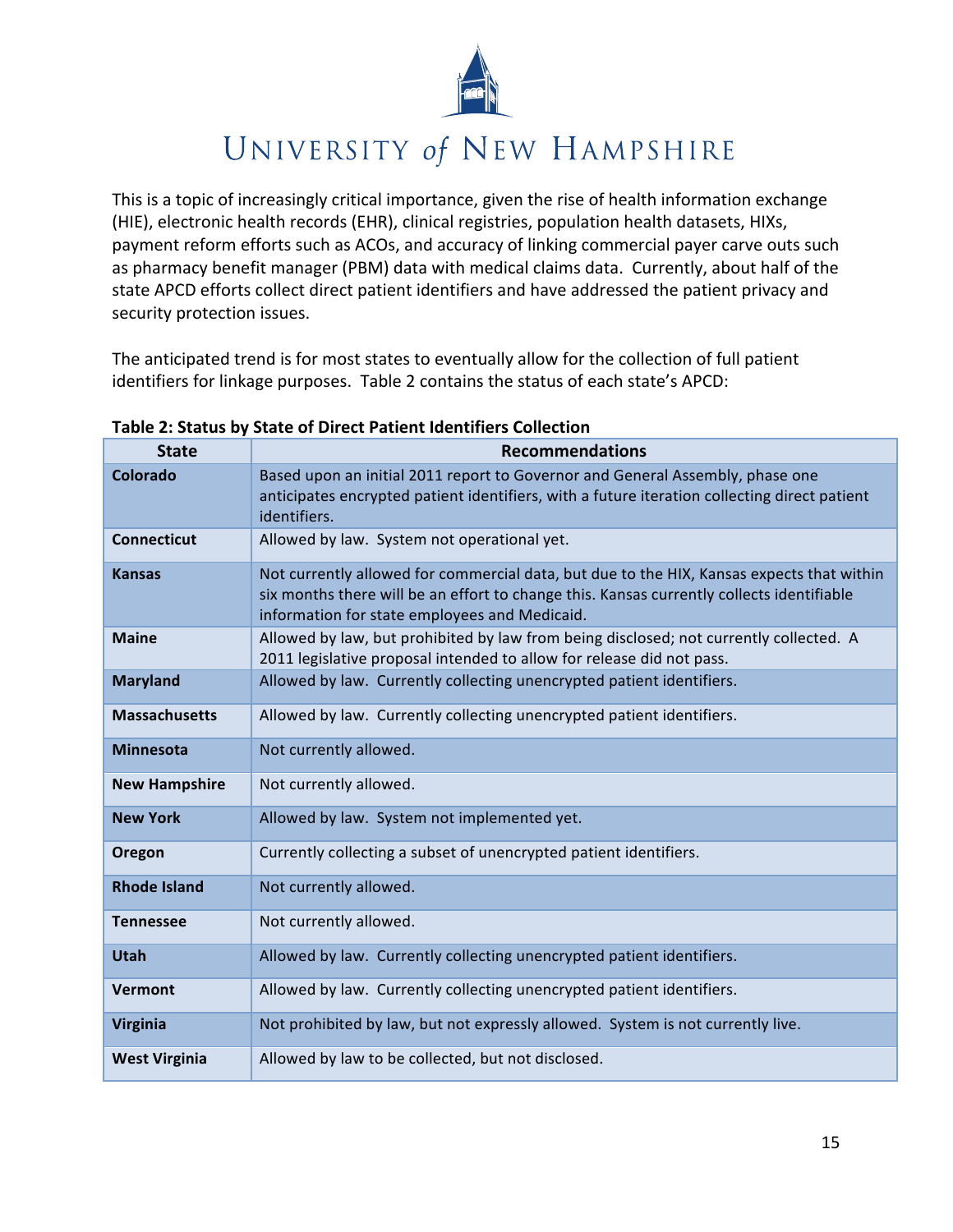

Additionally, some states, such as Maine and West Virginia, allow for collection but not disclosure of identifiers. These states, however, can use the data for linkage purposes prior to a release of data.

In order to perform linkage accurately to HIE, EHR, registries, and other data sources, states will either need to collect direct patient identifiers and have strict controls on linkage and release, or will need to work with HIEs and clinical sources to use the same encryption algorithms provided to carriers who generate the currently de-identified data. The latter is more unlikely due to the technical effort required and more prone to error in matching algorithms. Additionally, some carriers are phasing out collection of social security number, which is the primary field used by states to encrypt today. It is expected that those states who are just embarking upon APCD development and have robust HIE capacity will lean toward collection of direct identifiers.

#### $3.4.7.2$ Development of Linkage Policies and Practices

As states enhance their data collection and data release policies, there is an increasing need to support linkage of APCD information to HIEs, registries, and other sources, in addition to HIXs. Currently in New Hampshire, there is an application process to the State for anyone who wishes to obtain NH CHIS data. There is no formal part of the application process or policies, which specifically addresses linkage, albeit a requestor might cite linkage as part of a study's requirements.

Best practices amongst states would suggest that the NH CHIS request process and policy should be augmented in the future to address linkage specifically. There might be a "linkage" review" function added to the current application review process. There would also need to be a determination made as to where the linkage would take place (the State or the requestor), and under what conditions (legal, policy, ethical); stipulations about limitations for data linkages may be defined in statute and state regulations.

In most cases, it would be expected that the final, linked file would be released without patient identifiers, thus ensuring privacy. Release governance processes today take into account what fields are requested, purpose of release, compliance with state laws and regulations, and implement data use agreements with the requestor.

Should New Hampshire begin to collect direct patient identifiers for linkage (both to improve NH CHIS such as being able to link self-funded medical and pharmacy claims, as well as for external linkages to other databases), this issue of linkage policies and practices will become more urgent. New Hampshire is encouraged to work with the APCD Council and its members